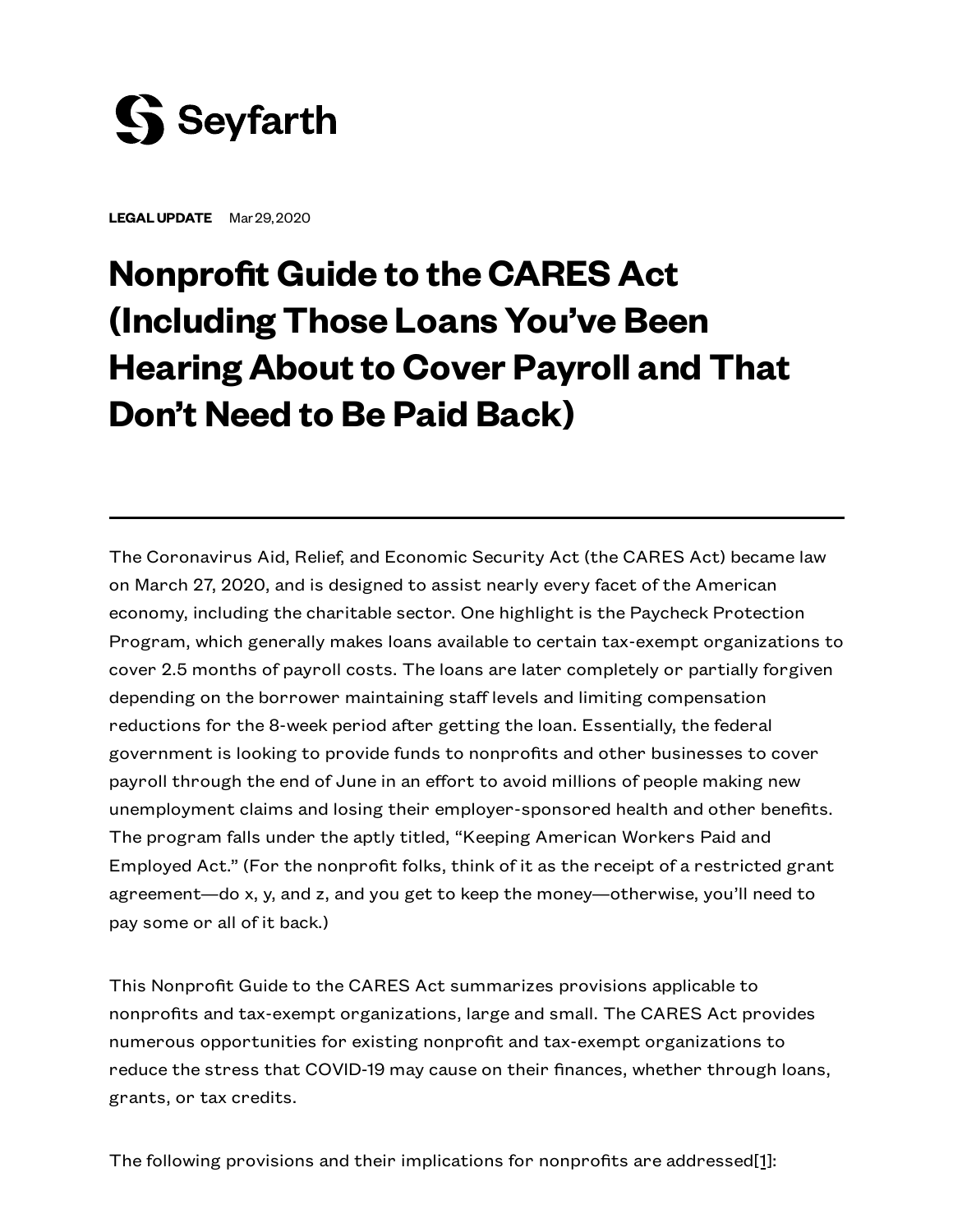- **Paycheck Protection Program**. Loans to 501(c)(3) and 501(c)(19) tax-exempt organizations with up to 500 employees. These low-interest Small Business Administration (SBA) loans, generally for two and a half months of payroll costs, may be forgiven entirely if the borrower limits salary reductions to no more than 25% and maintains staffing levels for eight weeks after getting the loan.
- **Economic Injury Disaster Loans**. SBA disaster lending program for loans of up to \$2 million with interest set at 2.75% for nonprofits (and grants of a quick \$10,000). Payments of principal and interest may be deferred for up to four years.
- **Reimbursements for "Reimbursable Employers"**. This benefit is for nonprofits that have elected to be "reimbursable employers" (you are probably not one of these, and if you are, you know who you are) for purposes of state unemployment insurance taxes.
- **Payroll Tax Credit**. The employee retention payroll tax credit is a benefit for organizations that don't get Paycheck Protection Program loans.
- **Industry Stabilization Fund**. Loans to nonprofits with 500 to 10,000 employees (e.g., hospitals and universities) at 2% interest and no payments due for the first six months.

# **Paycheck Protection Program**

Title I of the CARES Act is the Keeping American Workers Paid and Employed Act, which establishes the Paycheck Protection Program (the Program). Congress has appropriated \$349 billion for the Program. The details follow below, but if you are a 501(c)(3) or 501(c)(19) organization with 500 or fewer employees, your next steps may be to:

- 1. Gather documentation as to your average monthly payroll costs and, with that, calculate your maximum loan amount (generally 2.5 times the average monthly payroll cost).
- 2. Figure out how much of that maximum you will spend on Permitted Uses (including making payroll and paying rent) within eight weeks of receiving the loan (that's the amount that can be forgiven). If you'll use it all, consider requesting the maximum amount. Remember, if you borrow more than you end up spending on Permitted Uses in eight weeks, you can, without prepayment penalties, repay the outstanding/unforgiven balance.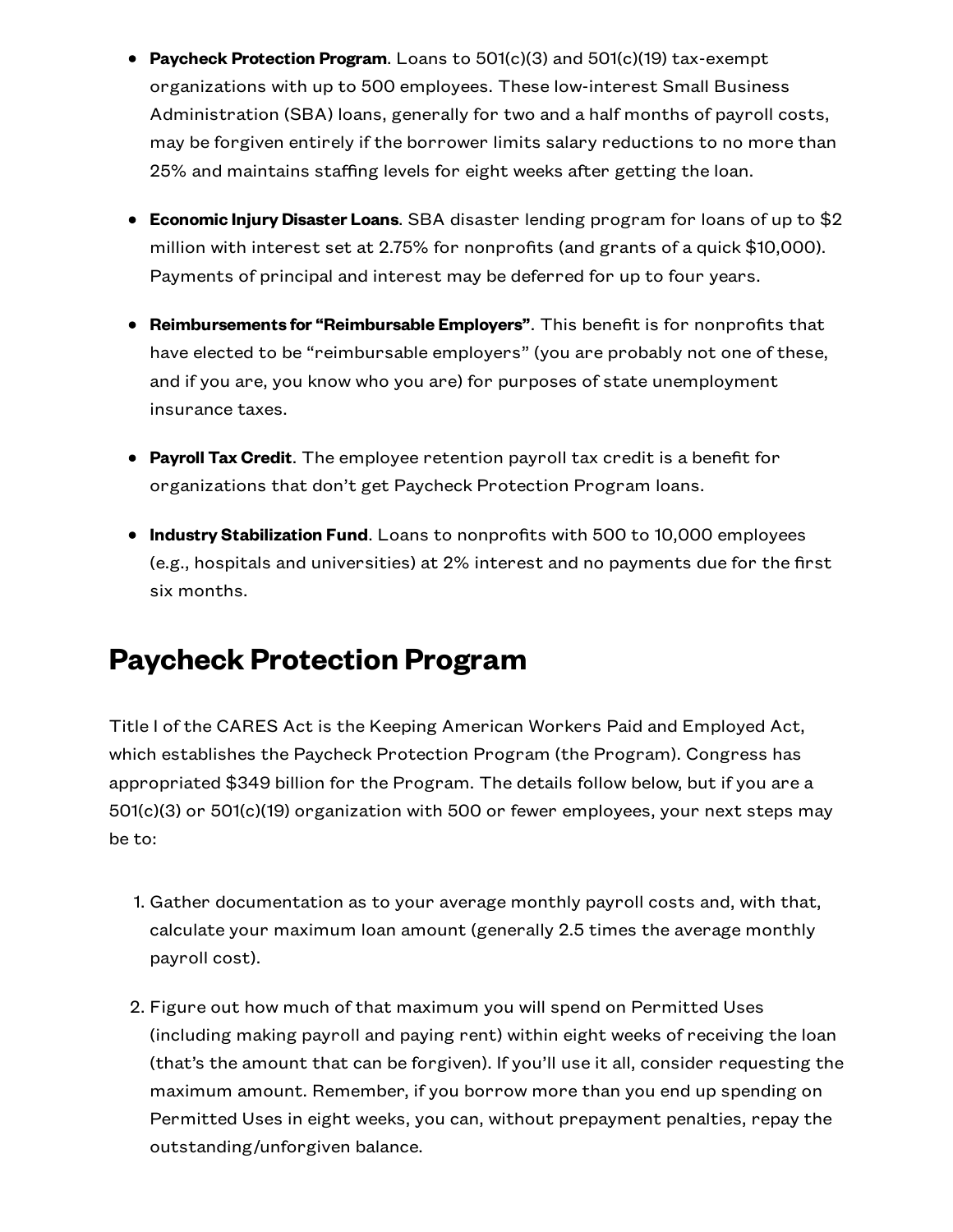3. Get your applications in **now**.

#### **Eligibility**

A nonprofit organization generally may participate in the Program only if it:

- 1. was in existence on March 1, 2020,
- 2. is either (a) an organization that is exempt from federal income tax under section 501(c)(3) of the Internal Revenue Code of 1986, as amended (the Code) or (b) a war veterans' organization exempt under section 501(c)(19) of the Code, and
- 3. has 500 or fewer full and/or part-time employees (there are exceptions to this cap).

#### **Loan Amount**

The available loan size is based on the nonprofit's "payroll costs" and is capped at \$10,000,000. If the organization was in business from February 15, 2019, to June 30, 2019, the maximum loan is equal to 2.5 times the average monthly payroll costs during the 1-year period before the date of the loan. If the organization was not in business from February 15, 2019, to June 30, 2019, the maximum loan is equal to 2.5 times the average monthly payroll costs between January 1, 2020, and February 29, 2020. Seasonal employers have a couple of different options. Also, if the organization took out an Economic Injury Disaster Loan (discussed below) after January 31, 2020, it may be able to refinance that loan into a Program loan (effectuated by adding that amount to the foregoing Program loan amount calculation, but the cap remains \$10 million).

"Payroll costs" include the sum of payment of any compensation with respect to employees that is a: (1) salary, wage, commission or similar compensation; (2) payment for vacation, parental, family, medical, or sick leave); (3) allowance for dismissal or separation; (4) payment required for the provisions of group health care benefits, including insurance premiums; (5) payment of any retirement benefit; and (6) payment of state or local tax assessed on the compensation of employees.

<span id="page-2-0"></span>"Payroll costs" do not include: (1) the compensation of an individual employee in excess of an annual salary of over \$100,000, prorated for the covered period[;\[2\]](#page-12-1) (2) taxes imposed or withheld under chapters 21 (FICA), 22 (Railroad Retirement Tax), and 24 (payroll taxes) of the Code; (3) compensation of employees whose principal place of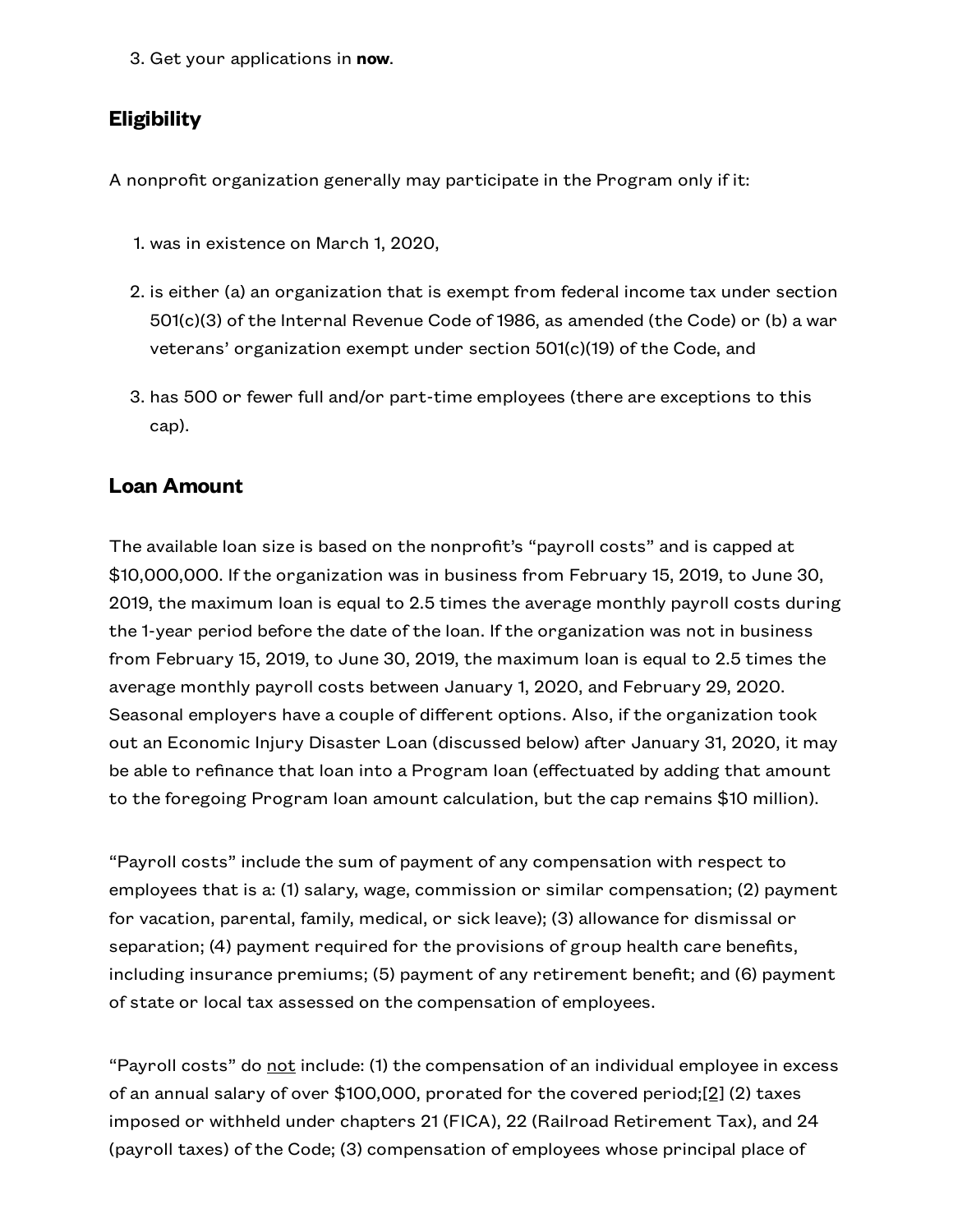residence is outside of the United States; (4) qualified sick and family leave for which a credit is allowed under sections 7001 and 7003 of the Families First Coronavirus Response Act.

Example 1. A 501 $(c)(3)$  was in business from February 15, 2019, to June 30, 2019. During the 1-year period before the date the loan will be made, the 501(c)(3) employed one hundred (100) individuals, each of whom cost the organization \$60,000 per year in total payroll costs (salary, benefits, etc.). The maximum loan amount for this nonprofit is \$1,250,000, calculated as follows: The average total monthly payments by the applicant for payroll costs incurred during the 1-year period before the loan date is  $$500,000$  (\$60,000/12 = \$5,000 x 100 employees). \$500,000 x 2.5 = \$1,250,000.

Example 2. Same facts as above, except that the 501(c)(3) employs ninety-five (95) individuals, each of whom cost the organization \$60,000 per year in total payroll costs (salary, benefits, etc.), and five officers, each of whom cost the organization \$150,000 per year in total, including \$130,000 of compensation to each of those five officers. The maximum loan amount for this nonprofit is \$1,312,500, calculated as follows: The average total monthly payments by the applicant for payroll costs incurred during the 1-year period before the loan date is \$525,000 (\$60,000/12 = \$5,000 x 95 employees = \$475,000, plus \$120,000/12 (\$150,000 less the \$30,000 of compensation in excess of a \$100,000 annual salary) = \$10,000 x 5 officers = \$50,000). \$525,000 x 2.5 = \$1,312,500.

#### **Permitted Uses of Loan Proceeds**

The loan proceeds may only be used for (1) payroll; (2) employer group health care benefits; (3) interest on mortgage obligations; (4) rent; (5) utilities; and (6) interest on other debt incurred before February 15, 2020 (collectively, Permitted Uses). The loan may not be used to prepay mortgage interest or for the payment of principal on a mortgage.

#### **Loan Terms**

The interest rate on Program loans may not exceed 4%. The maximum loan term is ten years. There is no loan fee or prepayment fee and the usual SBA 7(a) loan collateral and guarantee requirements are waived. The loans do not need to be repaid for at least six months, but repayment may be deferred up to one year based on guidance to be issued by the SBA within 30 days after the date of enactment of the Act. The loans are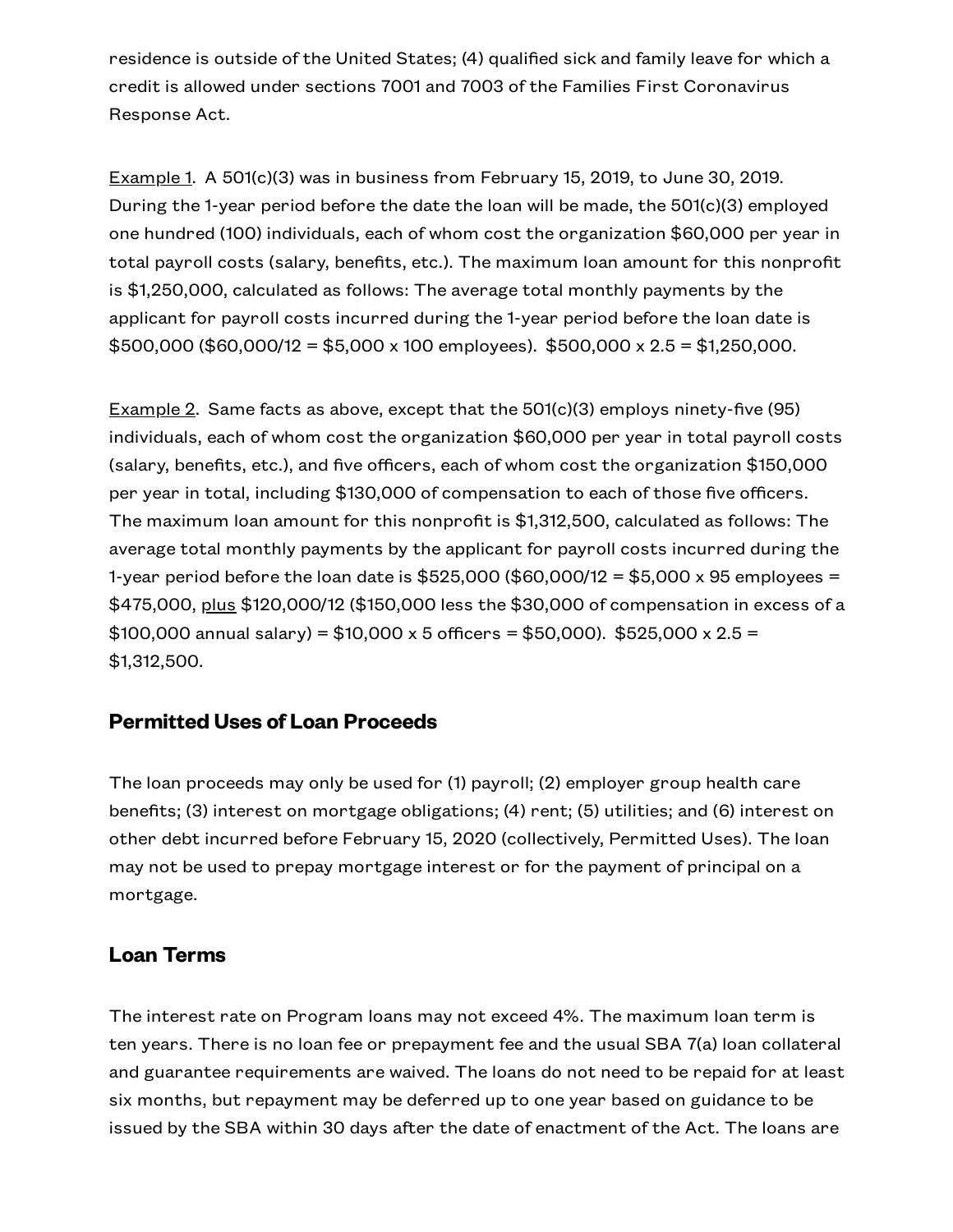nonrecourse, except to the extent that the proceeds are used for unpermitted purposes.

#### **Where can I get a Program loan? How do I apply?**

<span id="page-4-0"></span>Try giving your banker a call and ask for an application. The SBA does not lend money —instead, it sets guidelines for loans to be made by its partnering lenders. All current SBA 7(a) lenders are eligible to issue Program loans. A list of the 100 most active SBA 7(a) lenders includes many familiar names—see the link below[.\[3\]](#page-12-2) The Department of the Treasury may authorize new lenders, including non-bank lenders.

Loan underwriting is delegated to these participating banks and financial institutions, without going through normal SBA channels. Underwriting is based on the impact COVID-19 has had on the organization, not its ability to repay the loan. An eligible taxexempt organization must make a good faith certification:

- that the uncertainty of current economic conditions makes the loan request necessary to support ongoing operations,
- acknowledging that funds will be used only for Permitted Uses (see above), and
- that the organization does not have another Program loan pending and has not received a loan under the Program for the same purpose—a duplicative amount.

#### **Timing**

The goal is to issue a determination on each application within 2 to 3 weeks after receiving a complete application and to make an initial disbursement within five (5) days of receiving signed loan closing documents.

#### **Loan Forgiveness (the Cherry on Top)**

Borrowers are eligible to have loan amounts completely forgiven to the extent that the amounts borrowed are used for Permitted Uses during the 8-week period after receiving the loan. The amount of loan forgiveness may not exceed the principal amount of the loan (you'll still owe the accrued interest even if the loan is completely forgiven), and the loan forgiveness is subject to reduction if there is a reduction in the organization's number of employees or a reduction in wages through June 30, 2020.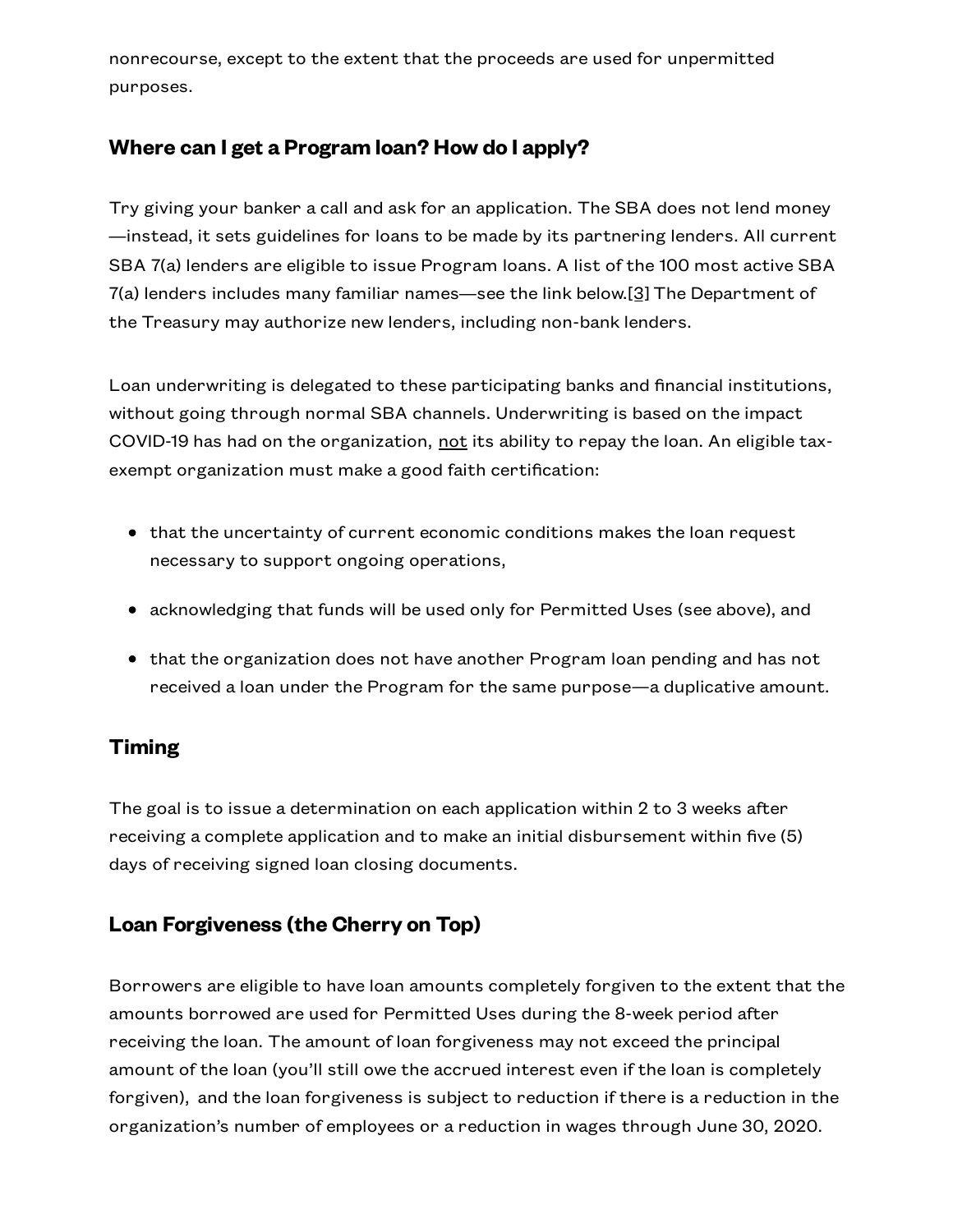#### **Reduction Based on Reduction in Number of Employees**

The loan forgiveness reduction for a reduction in the number of employees generally is calculated by taking the amount spent on Permitted Uses during the 8-week period after getting the loan (expected to be the full loan amount) and multiplying it by the percentage of employees you still have vs. what you used to have (e.g., you recently had 100 people on staff, and during the 8-week period after getting the loan, you only have 80, so only 80% of the loan is forgiven).

Specifically, the loan forgiveness amount is reduced by multiplying the amount spent on Permitted Uses (up to the full loan amount) during the "covered period"—the 8 week period after getting the loan, by the quotient obtained by dividing (1) the average number of full-time equivalent (FTE) employees per month employed by the organization in the eight week period beginning on the date of the loan origination by, at the organization's election, (a) the average number of full-time equivalent employees per month employed from February 15, 2019, to June 30, 2019; or (b) the average number of full-time equivalent employees per month employed by the organization from January 1, 2020, to February 29, 2020. The average number of full-time equivalent employees for a month is determined by calculating the average number of full-time equivalent employees for each pay period within a month.

So, the loan forgiveness reduction for a reduction in employees is as follows:

Avg. # of FTE in the 8-week period after loan origination

Amount spent on Permitted Uses

**X**

Avg. # of FTE employees from **2/15/19 to 6/30/19**

Alternatively, the organization may elect to calculate the formula using FTE averages from January and February of 2020 in the denominator, as follows:

> Avg. # of FTE in the 8-week period after loan origination

Amount spent on Permitted Uses

**X**

Avg. # of FTE employees from **1/1/2020 to 2/29/2020**

**Reduction in Loan Forgiveness Relating to Salary and Wage Cuts**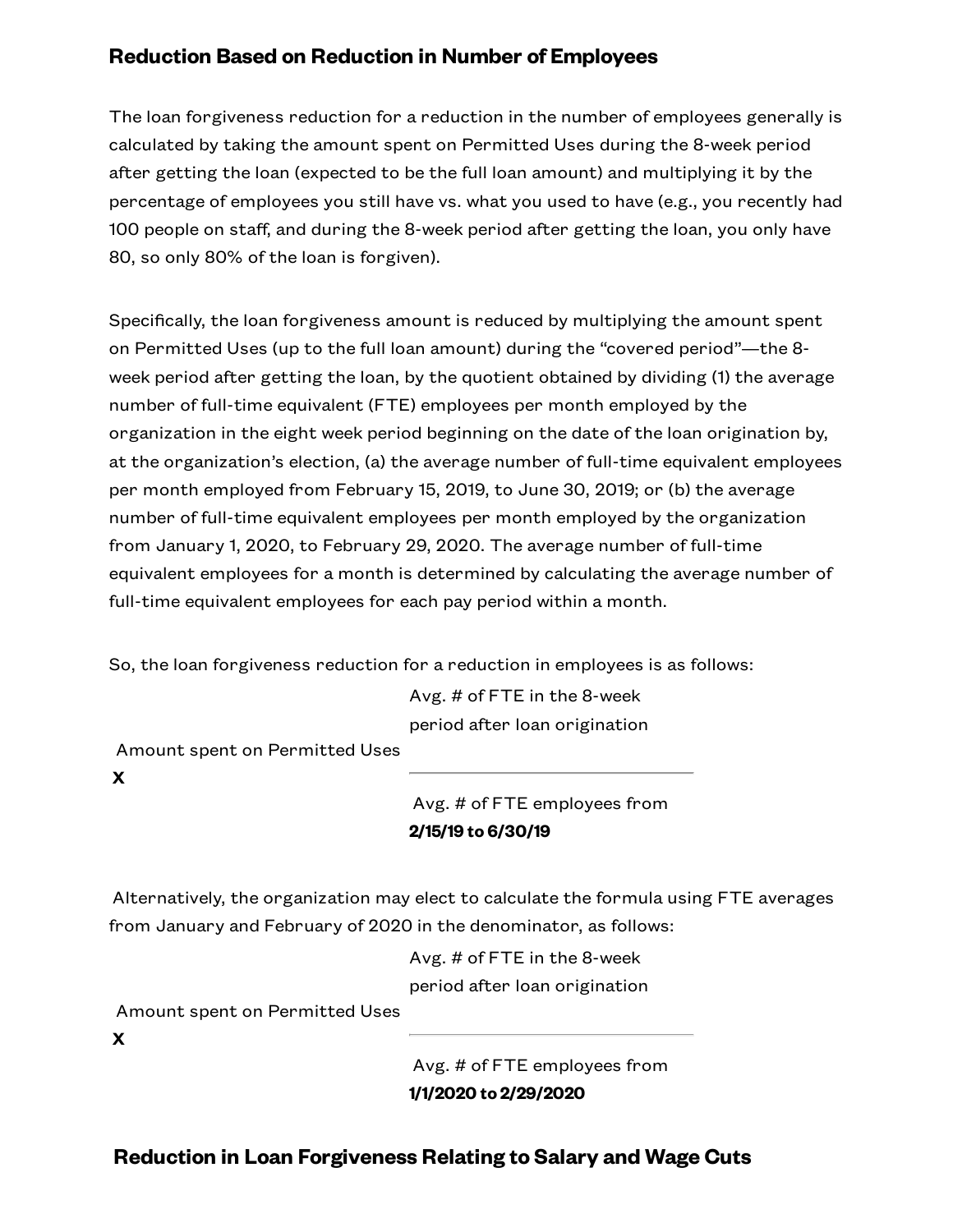The loan forgiveness amount is also reduced by the amount of any reduction in total salary or wages of any employee during the 8-week period following the origination of the loan, that is in excess 25% of the total salary or wages of the employee during the most recent full quarter during which the employee was employed before the loan was originated. Note that this reduction does not apply to salary reductions to employees who received, during any single pay period during 2019, wages or salary at an annualized rate of more than \$100,000.

So, with respect to those with six-figure salaries, their wages may be cut by more than 25% without reducing the loan forgiveness amount. For employees making \$100,000 or less, reductions to salary and wages beyond 25% cuts will begin to reduce the loan forgiveness amount, dollar for dollar.

#### **Exception for Rehiring Employees and Restoring Salary Cuts**

If an organization reduced its staff or salaries between February 15, 2020, and thirty (30) days after March 27 (the enactment of the Act), the amount of loan forgiveness for which the organization is eligible will not be reduced according to the formulas above if the organization, not later than June 30, 2020, eliminates the reduction, as compared to February 15, 2020, in the number of full-time equivalent employees and/or salary of 1 or more employees.

#### **Loan Forgiveness Application**

Loan forgiveness is not automatic. The tax-exempt organization will need to submit an application to the lender that is servicing the loan that includes:

- documentation verifying the number of full-time equivalent employees on payroll and pay rates;
- state income, payroll, and unemployment insurance filings;
- documentation, including cancelled checks, payment receipts, transcripts of accounts, or other document verifying payments on covered mortgage and lease obligations and utility payments;
- certification from an authorized representative that the documentation is true and correct and the amount for which the forgiveness is requested was used for Permitted Uses; and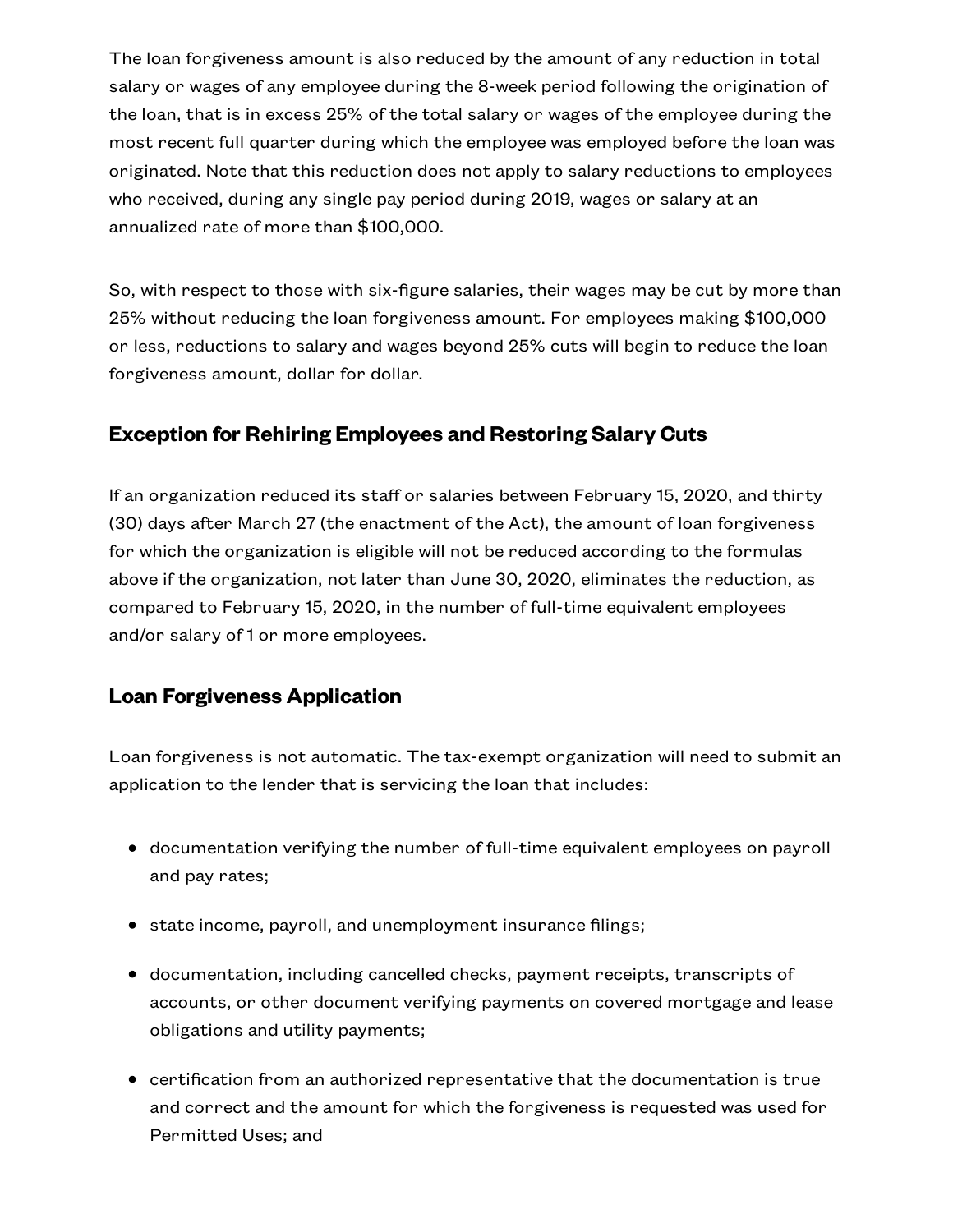any other documentation the SBA Administrator requires.

No forgiveness is permitted without providing the above documentation. The lender is required to issue a decision on the loan forgiveness application within 60 days of its submission.

#### **Tax Treatment of Cancellation of Debt**

The CARES Act specifically provides that amounts forgiven under the Paycheck Protection Program are excluded from gross income. In other words, it is statutorily excluded from UBTI. It is unclear how the loan forgiveness may be treated for purposes of Form 990 reporting. For public charities relying on the public support test under section 170(b)(1)(A)(vi) of the Code, it appears reasonable to characterize the amount as a grant received from a governmental unit and not subject to the 2% limit on public support (i.e., it may all count as public support).

# **Emergency Economic Injury Disaster Loans and Grants**

For all of 2020, the CARES Act provides expands the availability of Economic Injury Disaster Loans (EIDLs) under section 7(b)(2) of the Small Business Act to "private nonprofit organizations" (in addition to small business concerns). EIDLs are intended to pay for expenses that could have been met had the disaster not occurred, including payroll and other operating expenses.

### **Economic Injury Disaster Loans**

#### **Eligibility**

Eligible entities include Employee Stock Ownership Plans (ESOPs) and, for 2020 only, small agricultural cooperatives and "private nonprofit organizations." "Private nonprofit organization" is not defined for purposes of EIDLs, but under the Paycheck Protection Program (see above), "nonprofit organization" is limited to 501(c)(3) taxexempt organizations. It is unclear whether other types of nonprofit organizations are eligible for EIDLs, such as 501(c)(4) social welfare organizations, 501(c)(6) trade associations, etc.

#### **Maximum Loan Amount**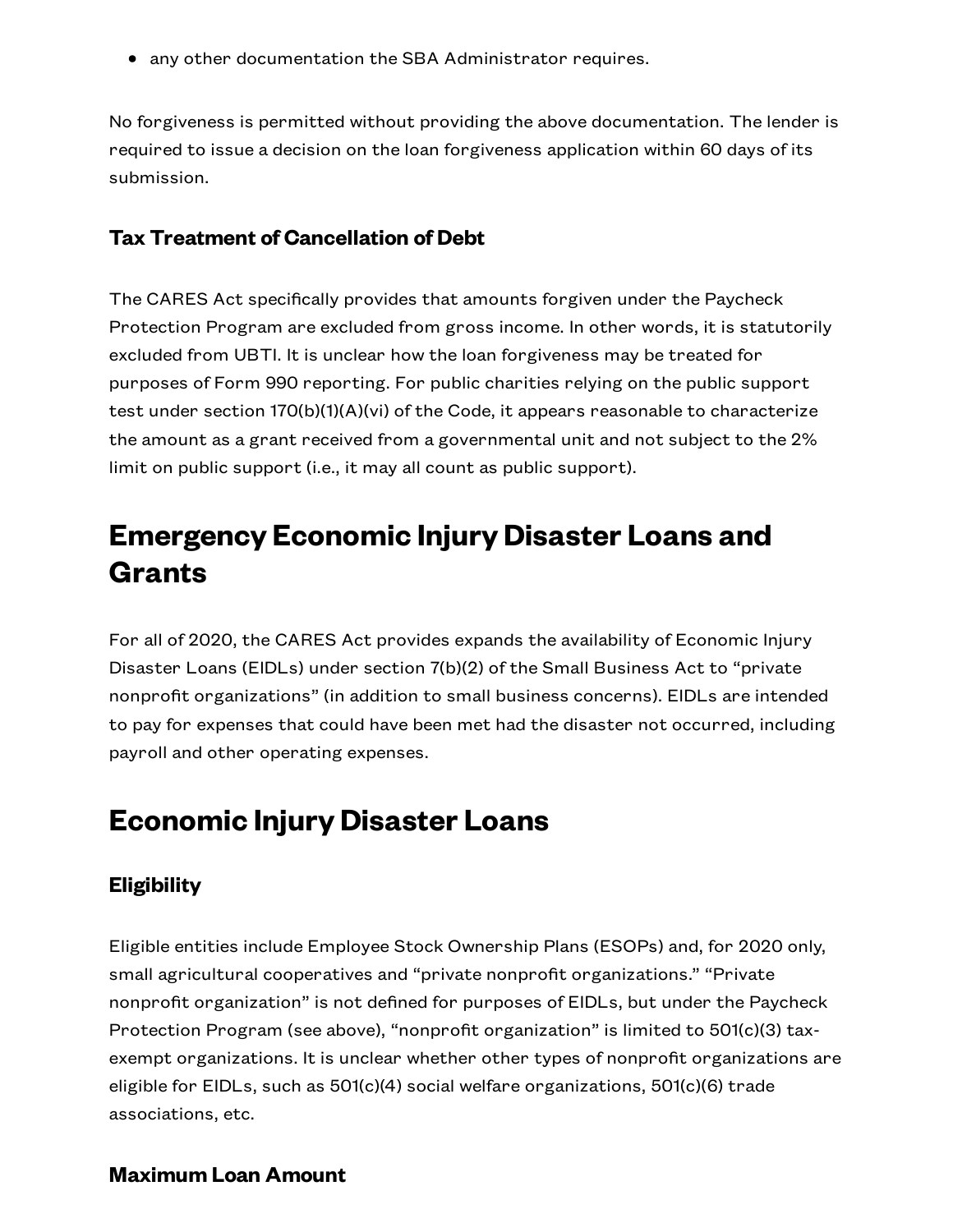The maximum loan amount is \$2 million.

#### **Loan Terms**

The loan proceeds may only be used for expenses that could have been met had the disaster not occurred, such as payroll and other operating expenses. The loans are for up to 30 years and the interest rate for nonprofit organizations is 2.75%. Principal and interest may be deferred for up to four years.

#### **Underwriting**

EIDLs do not require personal guarantees for advances of loans of less than \$200,000. Applicants need to have been operating on January 31, 2020. There is no requirement that an applicant show that it cannot obtain credit elsewhere or for the applicant to prove that it has the ability to repay the loan. The loan may be approved based solely on the applicant's credit score (no tax return is required) or the SBA may approve the loan using alternative methods.

#### **Repayment**

EIDLs are not eligible for loan forgiveness and must be repaid according to the terms of the loan.

#### **Application**

Eligible nonprofit entities may apply for a EIDL at a local **SBA [District](https://www.sba.gov/local-assistance/find/?type=SBA%20District%20Office&pageNumber=1) Office** or online at <https://disasterloan.sba.gov/ela/>.

# **\$10,000 EmergencyGrants**

An EIDL applicant may request that up to \$10,000 of the amount it has applied for be given as a grant, which the SBA is required to pay within three days after the SBA receives the EIDL application provided that the applicant certifies, under the penalty of perjury, that it is an eligible entity, i.e., an ESOP, small agricultural cooperative, or private nonprofit organization.

#### **Permitted Uses of Grant Funds**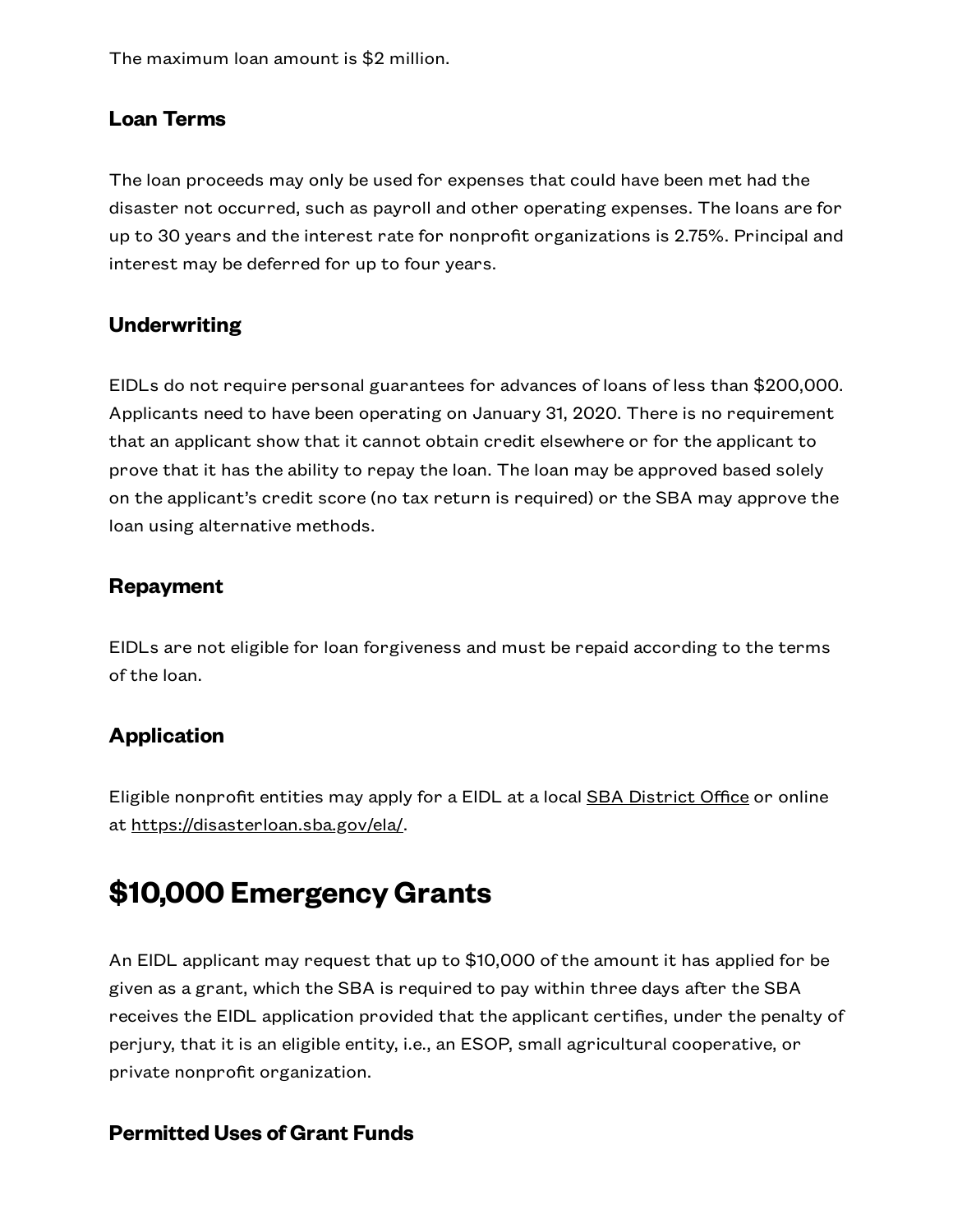The funds can be used for any allowable purpose, including but not limited to, (1) providing sick leave to employees unable to work due to the direct effects of COVID-19; (2) maintaining payroll to retain employees during business disruptions or substantial slowdowns; (3) meeting increased costs to obtain materials due to interrupted supply chains; (4) making rent or mortgage payments; (5) and repaying other obligations that cannot be met.

#### **Repayment**

The grant does not have to be repaid even if the EIDL application is denied.

### **Self-Insured Nonprofits and Unemployment**

Nonprofits and government entities have the ability to either be a reimbursable employer (i.e., reimburse a state for unemployment benefits paid to a former employee) or, like most, pay into a state unemployment trust fund. It is uncommon for nonprofits to choose to be a reimbursable employer and the vast majority elect the certainty of paying a set amount into the state unemployment trust fund and knowing that this is the extent of their unemployment tax liability (rather than the uncertainty of reimbursing the state an undetermined amount later for amounts paid to a former employee by the state unemployment insurance trust fund).

The CARES Act provides that nonprofits that have chosen to be reimbursable employers may be reimbursed for one-half of the amounts paid into a state unemployment trust fund between March 13, 2020, and December 31, 2020.

For example, if a "reimbursable employer" nonprofit organization's former employee receives \$5,000 in unemployment benefits from the state, the organization would normally be required to reimburse the state for the \$5,000. However, the CARES Act provides that the federal government may reimburse the nonprofit organization for half of this amount, i.e., \$2,500.

### **Employee Retention Payroll Tax Credit**

The CARES Act provides certain employers in operation at any point in 2020, including "tax-exempt organizations", with an employee retention payroll tax credit.

#### **Eligibility**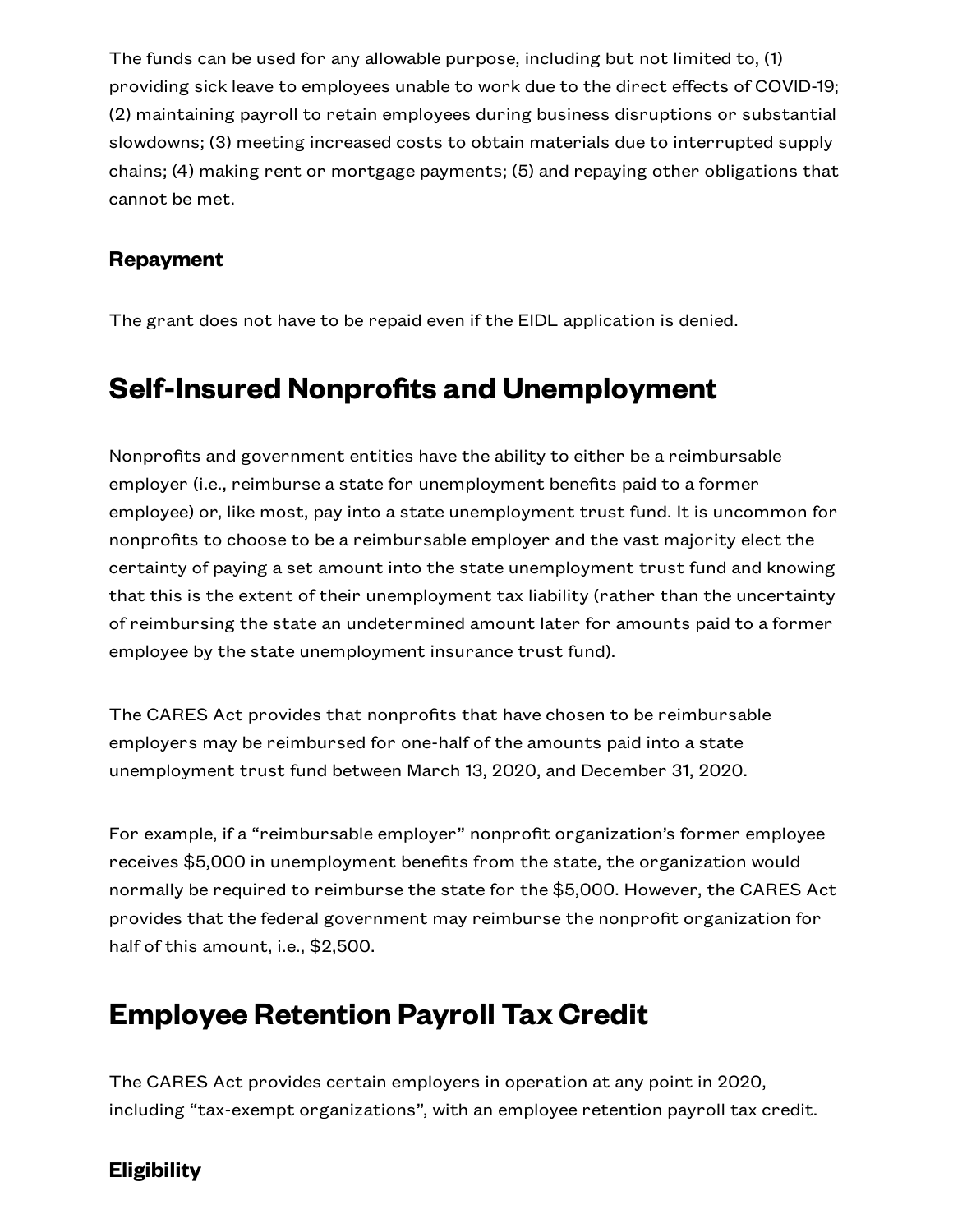All of the tax-exempt 501(c) organizational types (e.g., 501(c)(3), 501(c)(4), 501(c)(5),  $501(c)(6)$ , etc.) are eligible for the employee retention payroll tax credit if (1) its operations were fully or partially suspended due to a governmental order that limited commerce, travel, or group meetings (for commercial, social, religious or other purposes) due to COVID-19, i.e., a shutdown order; (2) its gross receipts declined by more than 50% when compared to the same quarter in a prior year; and (3) the organization has not received a Payroll Protection Program loan.

#### **Credit Amount**

The credit is a refundable payroll tax credit equal to 50% of "qualified wages." For eligible employers with more than 100 employees, those are wages paid to an employee even though the employee is unable to work due to a full or partial suspension of operations due to a governmental "stay at home" or other order. For eligible employers with 100 or fewer employees, "qualified wages" include all wages paid whether the employer is open for business or subject to a shutdown order. Qualified wages includes health plan expenses.

# **Industry Stabilization Fund (Low Interest Loans for Nonprofits with 500 to 10,000 Employees)**

The CARES Act creates a \$500 billion Industry Stabilization Fund (the Fund), \$454 billion of which has been allocated to "nonprofit organizations" and businesses (other than airlines, air cargo companies, and national security businesses) that have between 500 and 10,000 employees (deemed "mid-sized businesses"). The Treasury Department and the Federal Reserve will implement a special Federal Reserve facility that provides financing to the banks and other lenders that will make these loans.

These loans from the Fund may prove beneficial to large nonprofit employers, including hospitals and universities.

#### **Loans**

The loans will be subject to annualized interest rates of no more than 2% per year. No principal or interest is due on the loans for at least the first six months after the loan is made.

#### **Eligibility**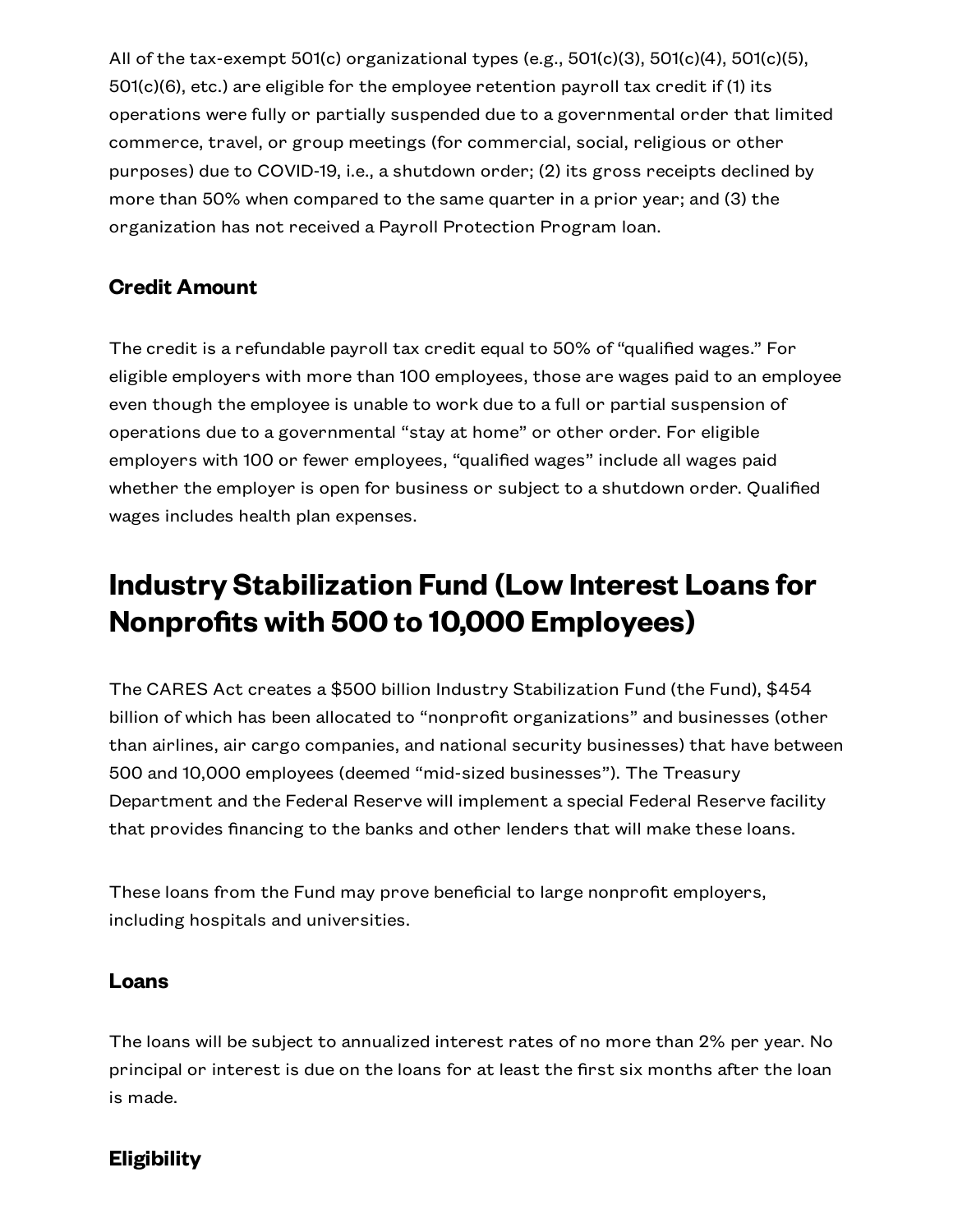Notably, the term "nonprofit organizations" is not defined for purposes of the Fund, so it is unclear whether nonprofits other than those exempt from tax under section 501(c)(3) of the Code are eligible.

#### **Loan Applications, and the Strings Attached**

The Act provides that the Secretary of the Treasury shall publish procedures for application and minimum requirements for making loans and providing loan guarantees. Eligible nonprofit organizations applying for direct loans under this program will be required to certify, among other things, that:

- the uncertainty of economic conditions makes the loan request necessary to support ongoing operations;
- funds received will be used to retain at least 90% of the recipient's workforce, at full compensation and benefits, through September 30, 2020;
- the recipient intends to restore not less than 90% of its February 1, 2020, workforce and to restore all compensation and benefits to the workers no later than four months after the termination date of the public health emergency declared by the Secretary of Health and Human Services in response to COVID-19;
- the recipient is created/organized and domiciled in the United States with significant operations and a majority of employees located/based in the United States;
- the recipient will not outsource or offshore jobs for the term of the loan plus an additional two years;
- the recipient is not a debtor in a bankruptcy proceeding;
- the recipient will not abrogate existing collective bargaining agreements for the term of the loan plus an additional two years; and
- the recipient will remain neutral in any union organizing effort for the term of the loan.

#### **Loan Forgiveness**

Unlike the Paycheck Protection Program loans, loans from the Fund are not eligible for forgiveness.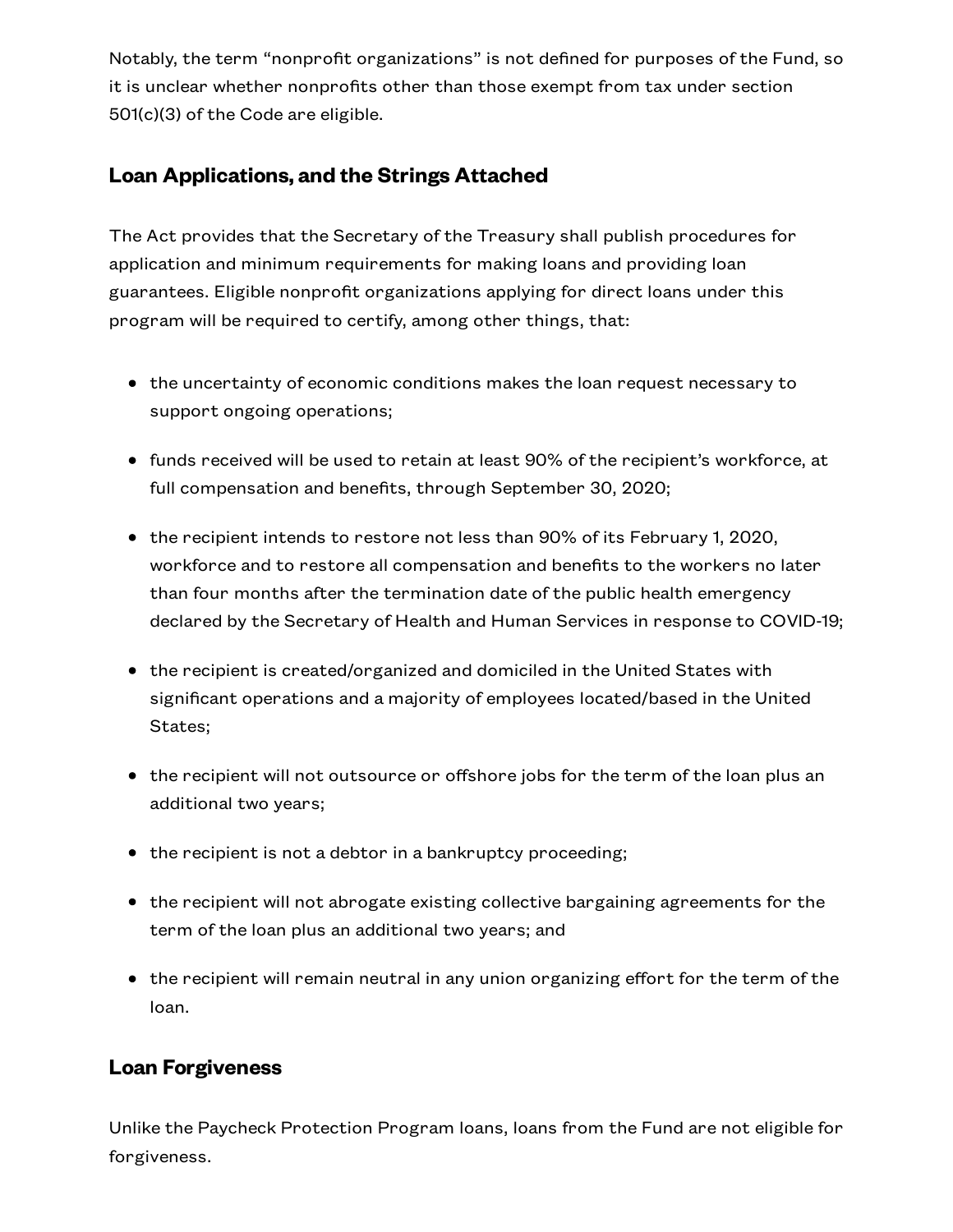## **Conclusion**

The CARES Act provides numerous opportunities for existing nonprofit and taxexempt organizations to reduce or at least stall some of the financial stress that COVID-19 have created. Tax-exempt organizations and nonprofits should consult with their attorneys and financial advisors to discuss the loans, grants, tax credits, and other opportunities provided by the Act.

<span id="page-12-0"></span>[\[1\]](#page-0-0) For charitable donors, we will be issuing a separate Alert covering the taxdeductible charitable contribution enhancements provided by the CARES Act.

<span id="page-12-1"></span>[\[2\]](#page-2-0) This means that, for anyone making six figures, the total monthly "payroll cost" for their salary is capped at \$8,333.33 (\$100k / 12), and each such employee's monthly average salary adds another \$20,833.33 (\$8,333.33 x 2.5) toward the maximum available loan amount.

<span id="page-12-2"></span>[\[3\]](#page-4-0) <https://www.sba.gov/article/2020/mar/02/100-most-active-sba-7a-lenders>

# **Authors**



**[Ofer](https://www.seyfarth.com/people/ofer-lion.html) Lion** Partner

### **Related Practices**

Tax-Exempt [Organizations](https://www.seyfarth.com/services/practices/transactions/tax/tax-exempt-organizations.html)